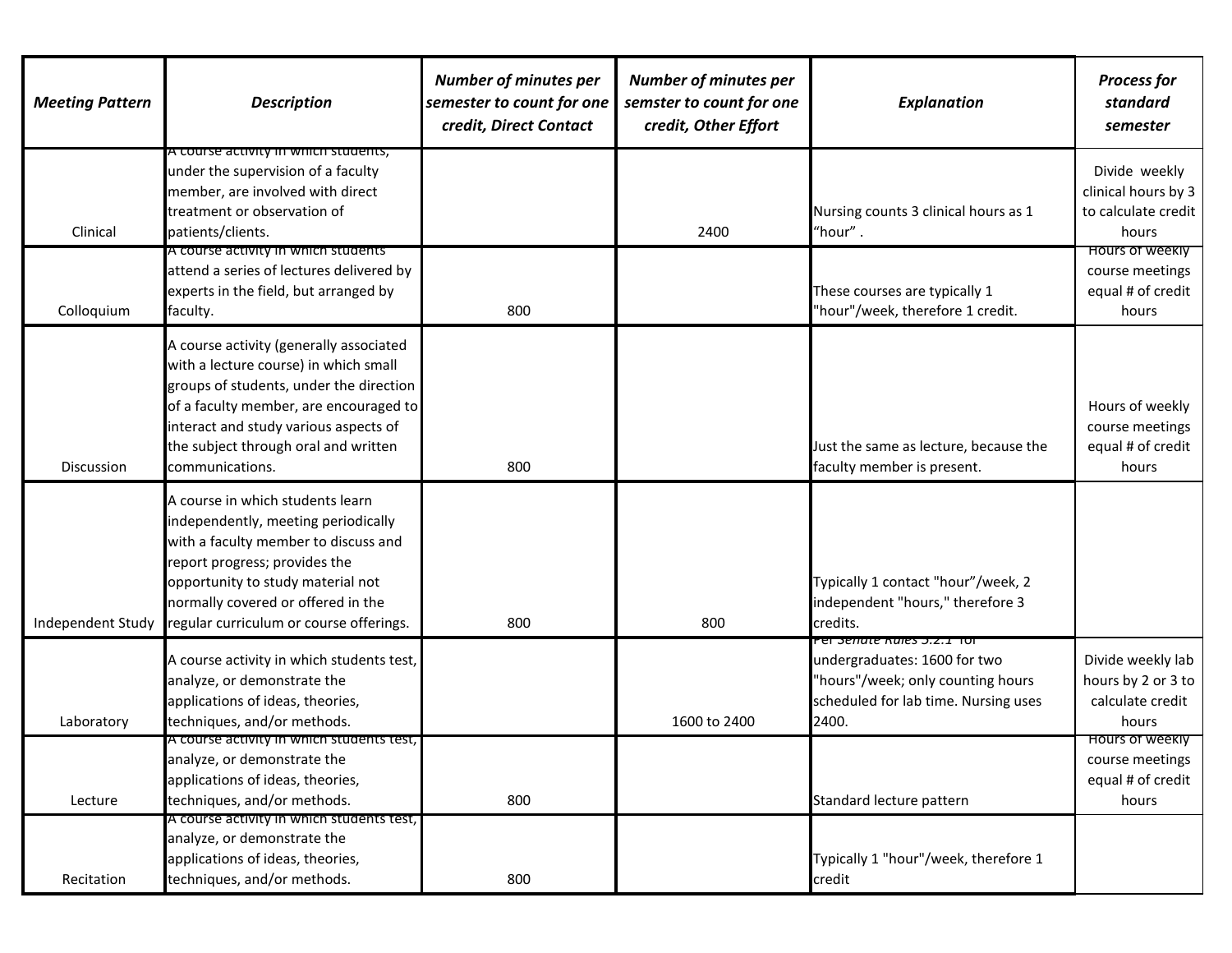| <b>Meeting Pattern</b> | <b>Description</b>                                                                                                                                                                                                                                                          | <b>Number of minutes per</b><br>semester to count for one<br>credit, Direct Contact | <b>Number of minutes per</b><br>semster to count for one<br>credit, Other Effort | <b>Explanation</b>                                                                                                                                                                                                                          | <b>Process for</b><br>standard<br>semester |
|------------------------|-----------------------------------------------------------------------------------------------------------------------------------------------------------------------------------------------------------------------------------------------------------------------------|-------------------------------------------------------------------------------------|----------------------------------------------------------------------------------|---------------------------------------------------------------------------------------------------------------------------------------------------------------------------------------------------------------------------------------------|--------------------------------------------|
| Research               | A course in which the principal student<br>activity is to conduct independent<br>investigation under the supervision of a<br>faculty member (pre-qualifying only)                                                                                                           | 800                                                                                 | 800                                                                              | Same as independent study. If the<br>student meets for one "hour"/week with<br>the faculty member, the student must<br>add 2 "hours" to get 3 credits                                                                                       |                                            |
| Residency              | A course offered exclusively to provide<br>residence credit for a graduate or<br>professional degree.                                                                                                                                                                       |                                                                                     | 1600                                                                             | The student might meet with advisor or<br>not, but is expected to work at least 4<br>"hours"/week on thesis (for course<br>XX767). The number of credits is<br>stipulated by the course description and<br>is independent of contact hours. |                                            |
| Seminar                | A course activity (generally offered as<br>an independent course) in which small<br>groups of students, under the direction<br>of a faculty member, engage in the<br>advanced, intensive study of a selected<br>topic(s) through oral and written<br>communications.        | 800                                                                                 |                                                                                  | Typically 1 "hour"/week, therefore 1<br>credit                                                                                                                                                                                              |                                            |
| Practicum              | A required course activity designed to<br>help students integrate classroom<br>learning with actual work experience<br>emphasizing the practical applications<br>of theory; includes non-clinical<br>internships/externships and specifically<br>includes student teaching. | 800                                                                                 | 1600                                                                             | The classroom learning is at the 800<br>rate, and outside work such as teaching<br>is 1600. So a course that meets weekly<br>for 1 "hour" and students work for 4<br>"hours" counts for 3 credits.                                          |                                            |
| Studio                 | A course normally associated with<br>visual/creative arts activities that<br>require specialized facilities beyond<br>those of a normal classroom/lab and<br>emphasize individual development<br>through expressive media.                                                  | 800                                                                                 | 1600                                                                             | There may be no classroom component<br>at all; a student would need to work 6<br>"hours"/week for a 3-credit course.                                                                                                                        |                                            |